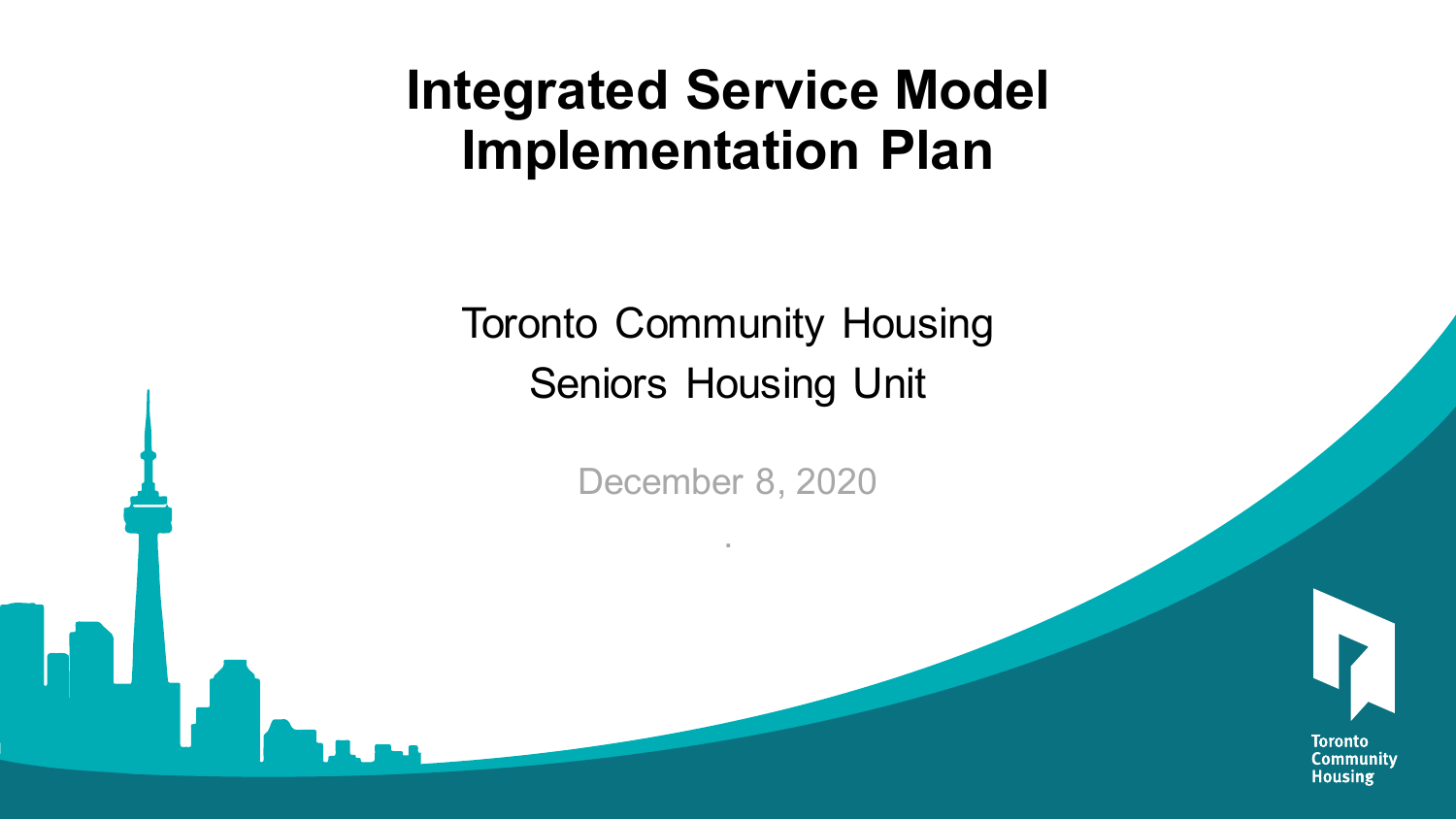

### **Brief History of the Integrated Service Model**

2018 City Council directs City and TCHC to create ISM 2019 ISM developed in consultation with tenants and partners • City Council approves in principle creation of new Seniors Housing **Corporation** 2020 • City Council approves new accountability framework to evaluate ISM • TCHC begins planning for a phased rollout of ISM, starting with South East region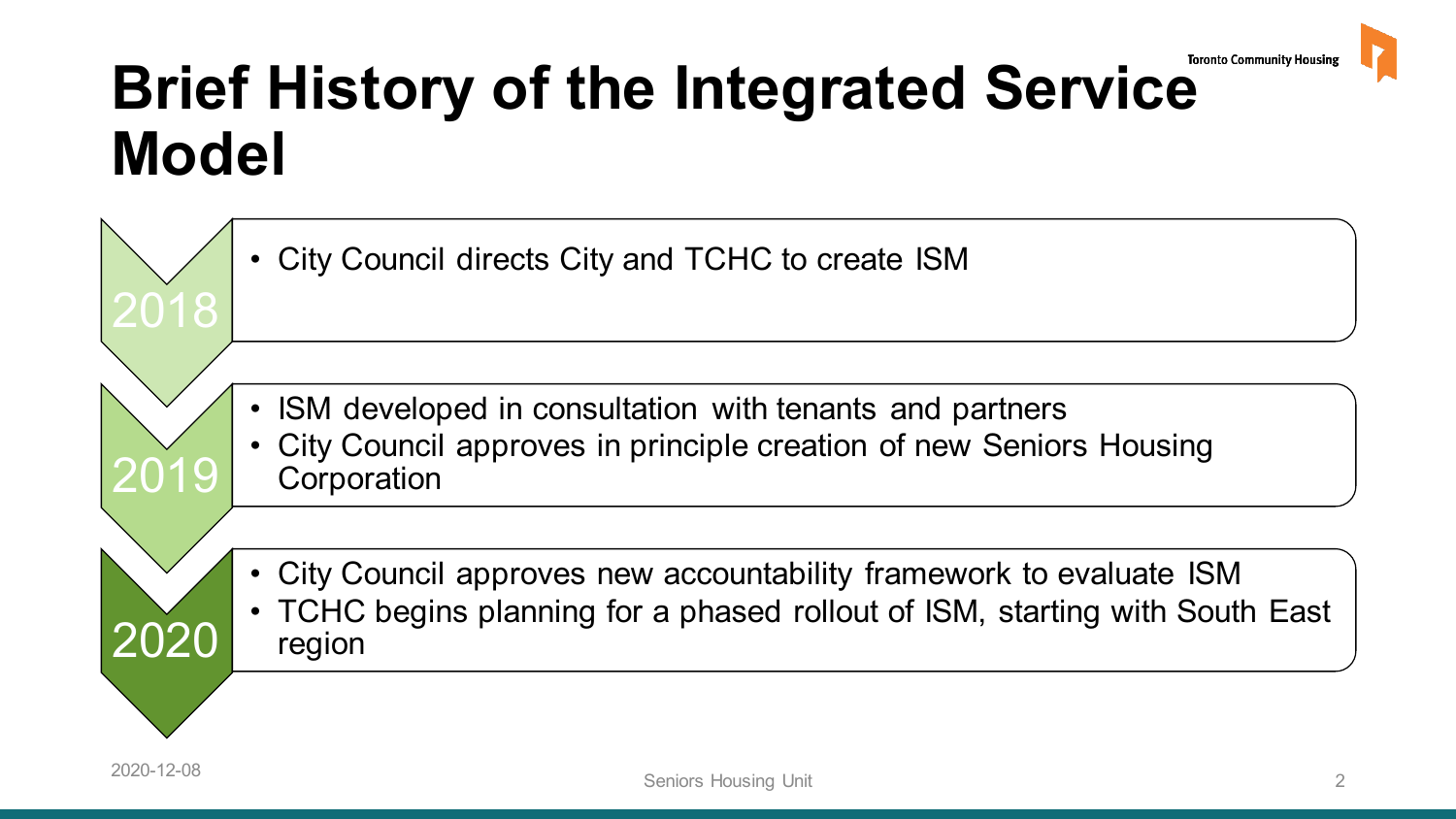### **What's the need for an ISM?**

 The ISM was developed to improve living conditions and services for senior tenants.

The ISM will address:

- inconsistent delivery of housing services to seniors
- lack of integration between housing and health services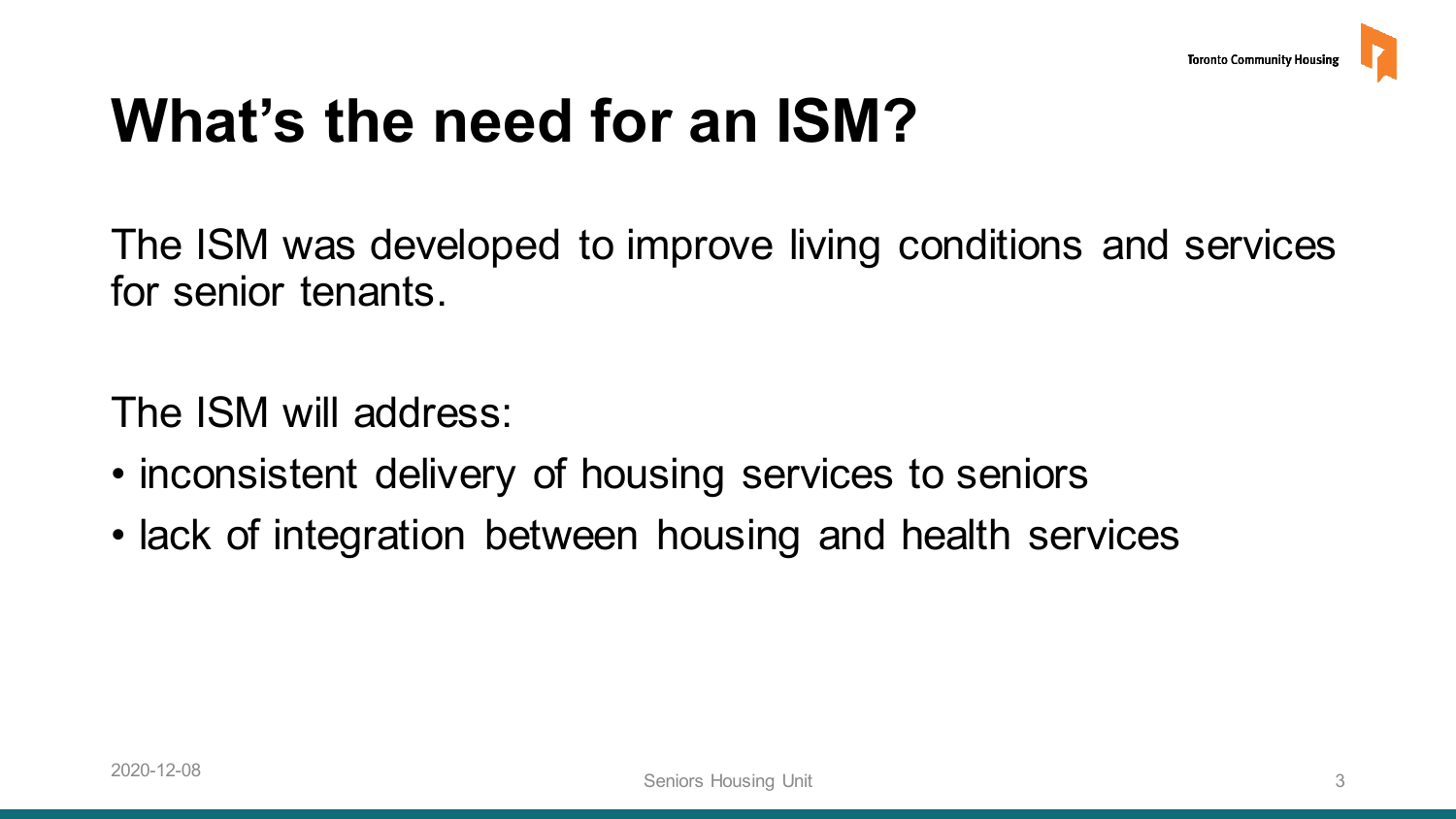

### **ISM: Three Goals**

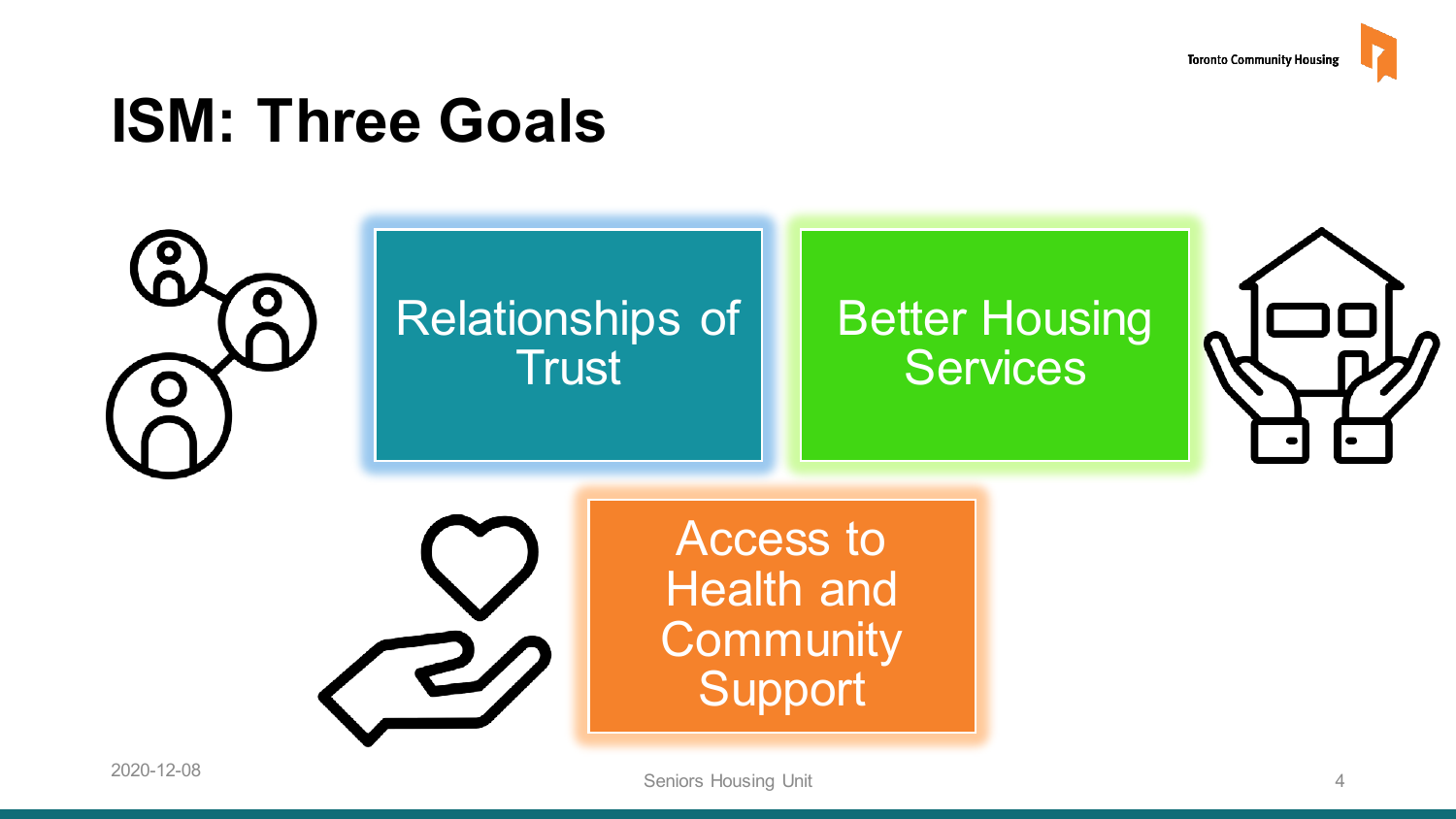### **ISM: Four Key Innovations**





4) LHIN Care Coordinators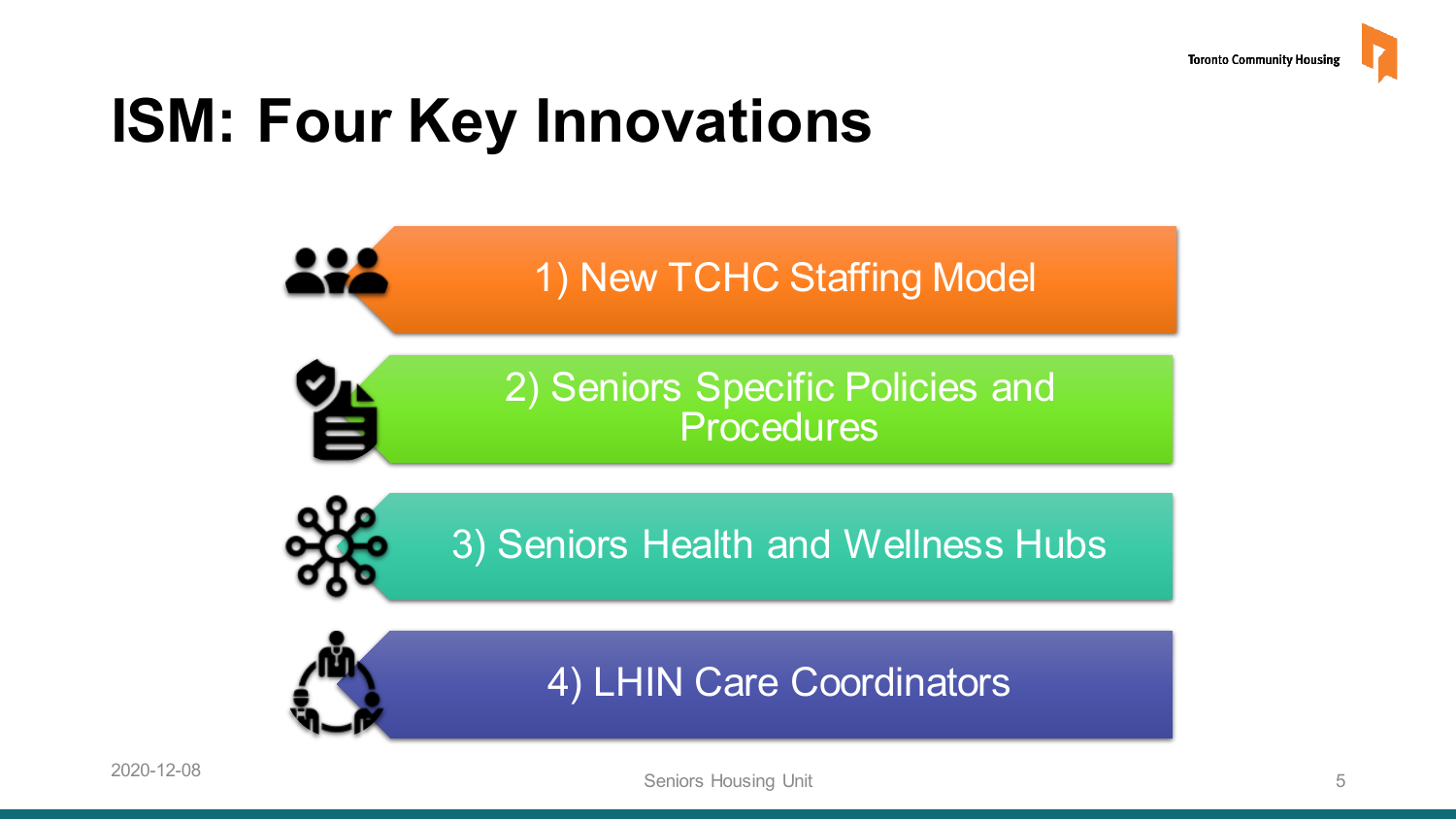### **Feature #1: New Staffing Model**

- Increased staffing levels across all seniors' buildings
- Expanded training on issues affecting seniors
- New tenant-facing position: **Seniors Services Coordinator**
- New administrative position: **Tenant Services Administrator**

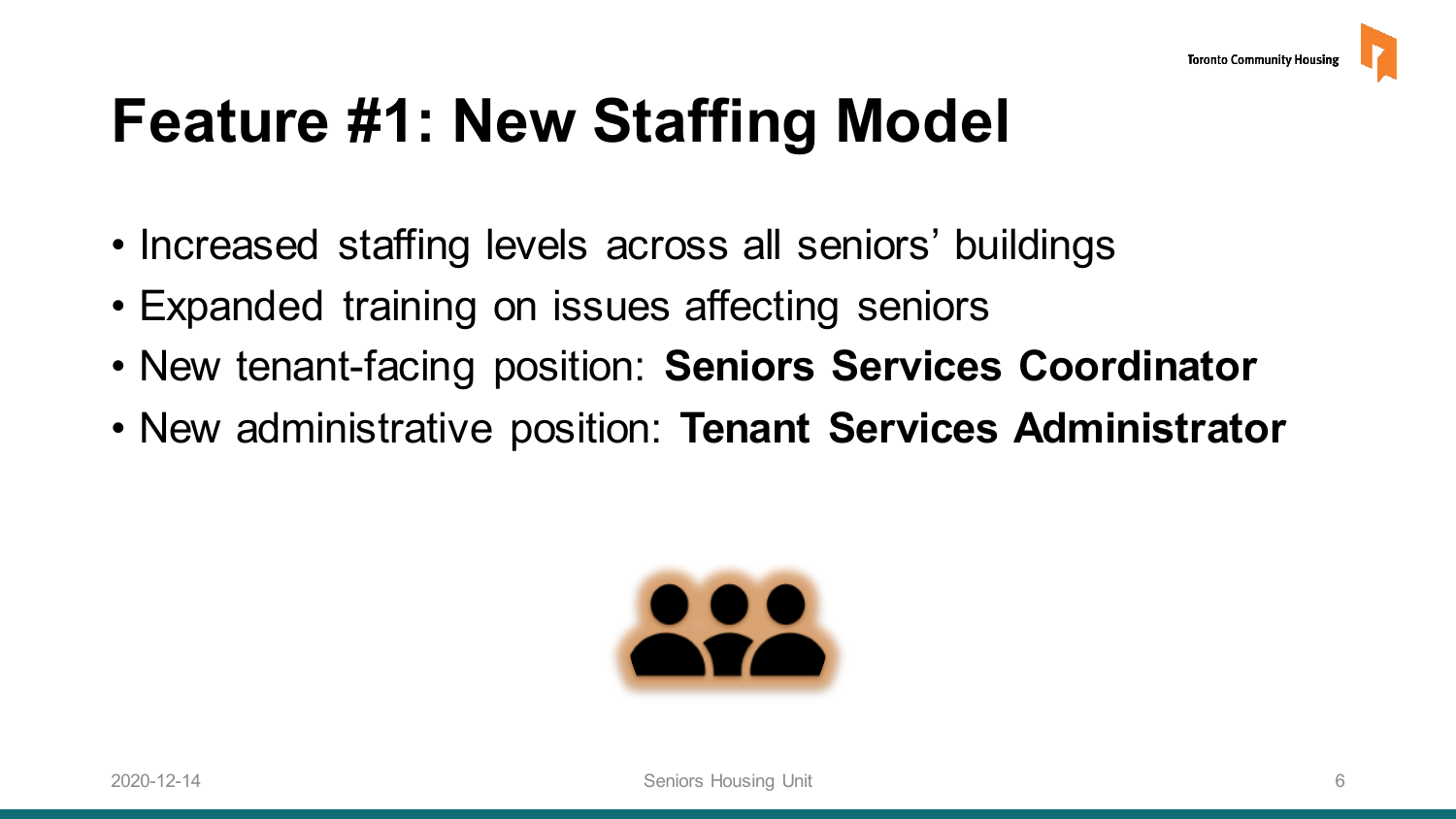### **Feature #2: Senior-Specific Policies**

- Aligning existing TCHC processes to needs of senior tenants
- Developing new processes
- • Areas of Focus:
	- Tenant Needs Assessment
	- Referrals and Consent
	- Integrated Meetings
	- Eviction Prevention and Arrears Collection
	- Partnership Agreements

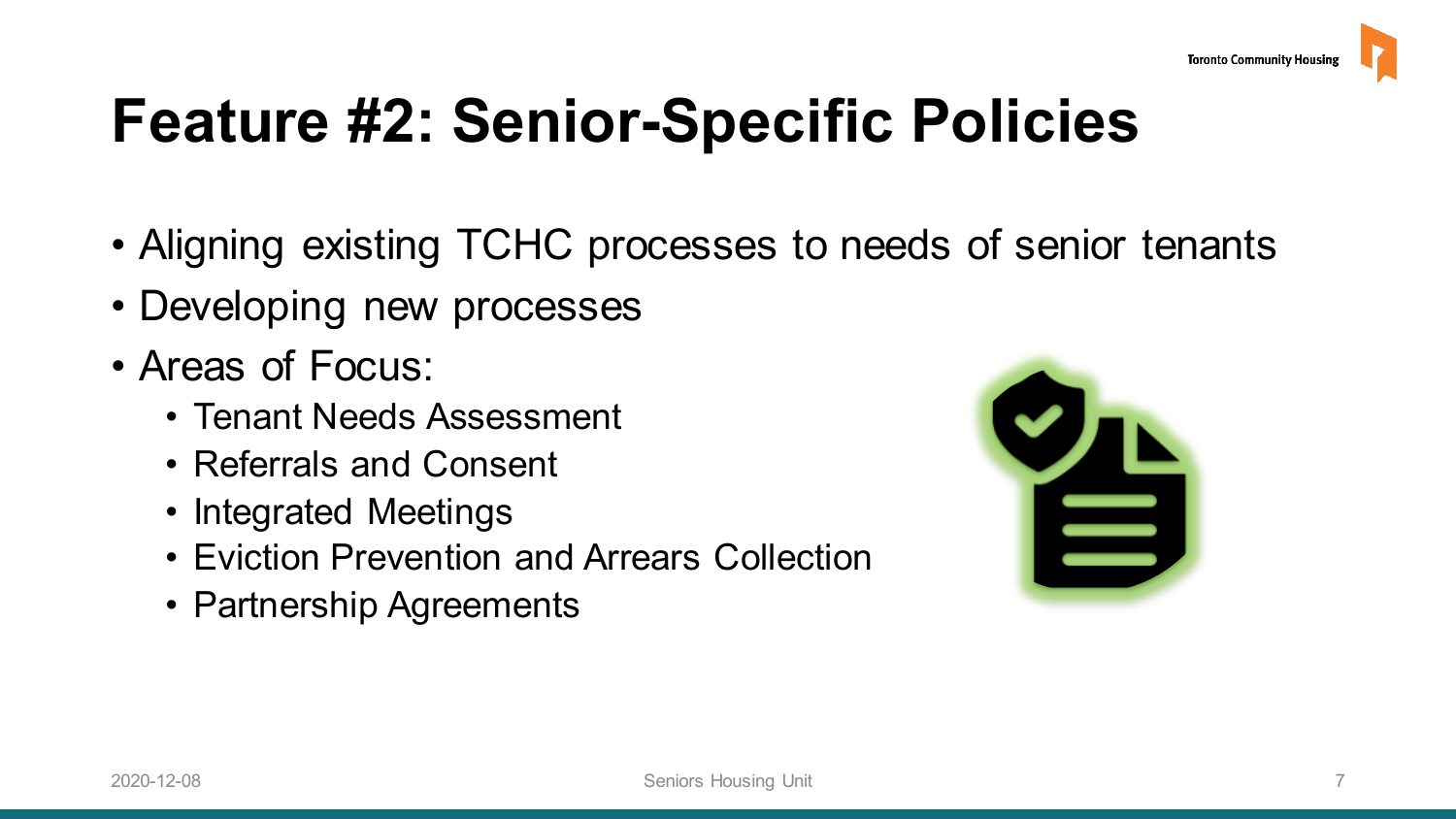### **Feature #3: Seniors Health & Wellness Hubs**

- • On-site and in select Seniors Housing Unit buildings
	- One hub in each of the five regions
- • Provide access to health, social and wellness services offered by external agencies
- • Exploring partnerships for a Seniors Active Living Centre as part of ISM Phase 1 in South East region. Tenants will be engaged to plan for programs in the hub.

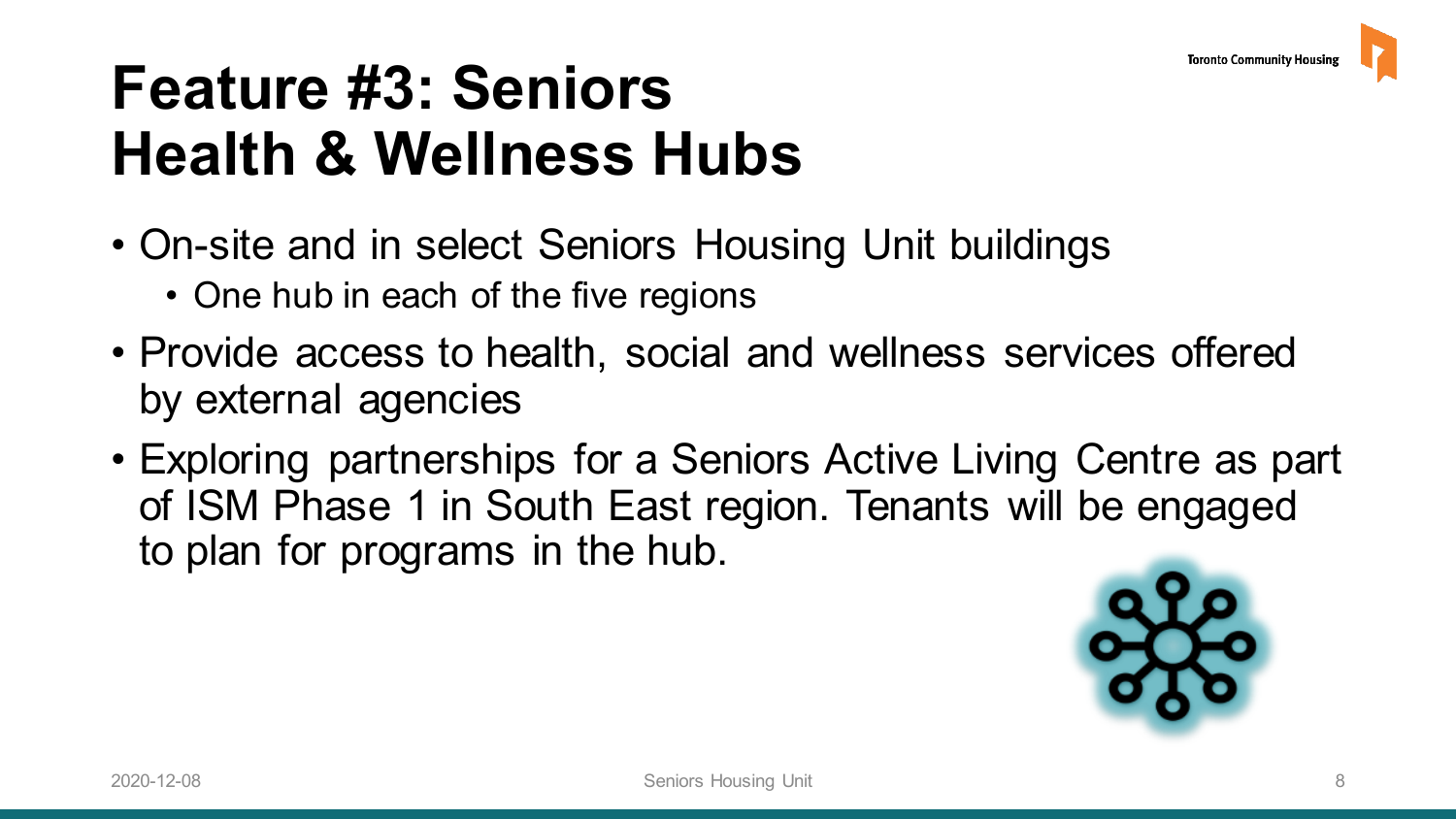# **Feature #4: Designated Care Coordinators**

- • Care Coordinators: a liaison between patients and health care providers
- Partnerships with Toronto Central Local Health Integration **Network**
- Designated Care Coordinator assigned to each building

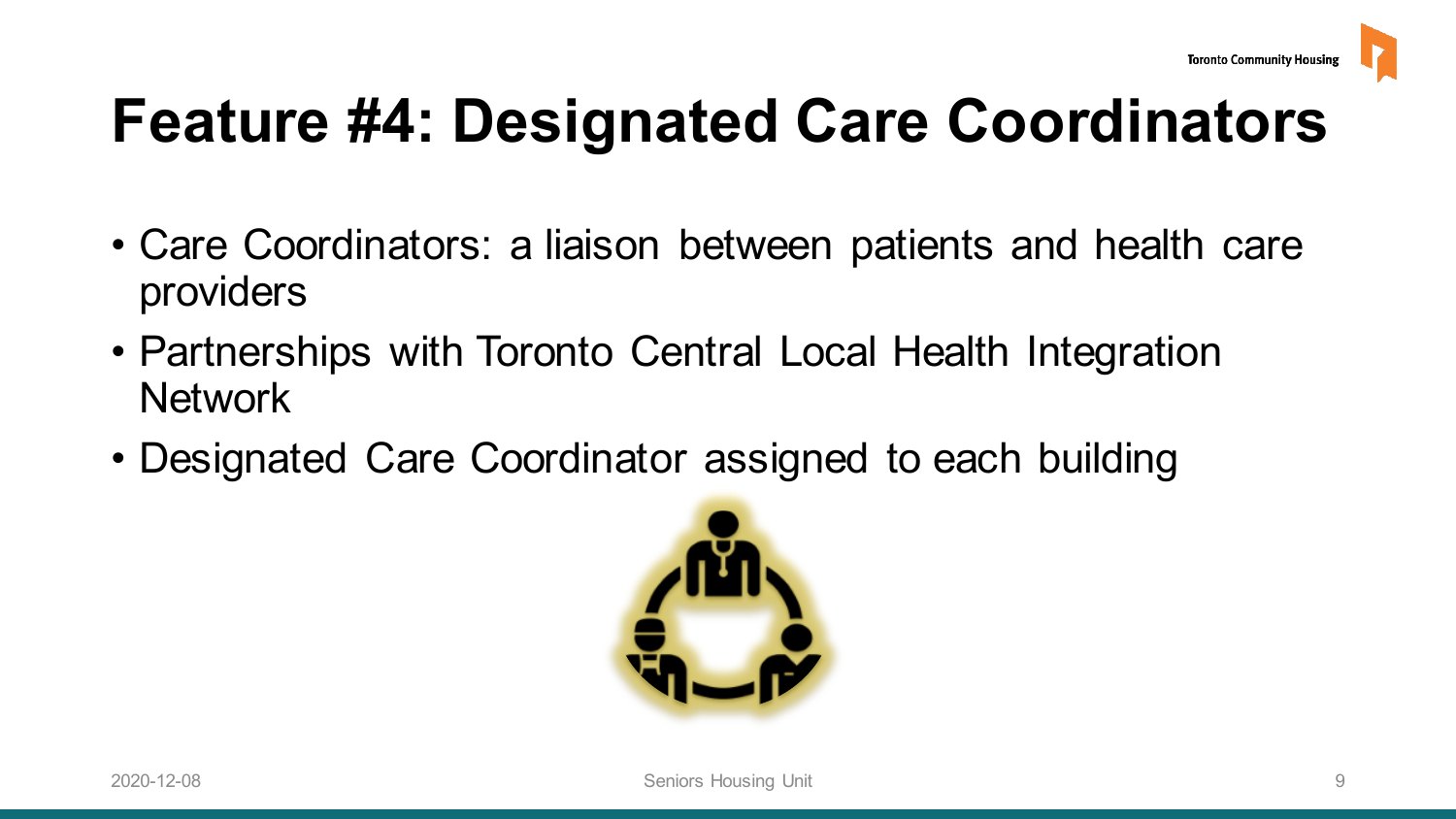## **ISM Tenant Engagement in 2020**



• 4 quarterly Seniors Speak Newsletters SE region targeted ISM Communication

### Senior Tenant Advisory Committee (STAC)

• Provides advice on ISM implementation • First meeting to be held mid-December

• Distributed to SE Region in October 2020 • 1200 Responses– closed November 27 Tenant Experience Survey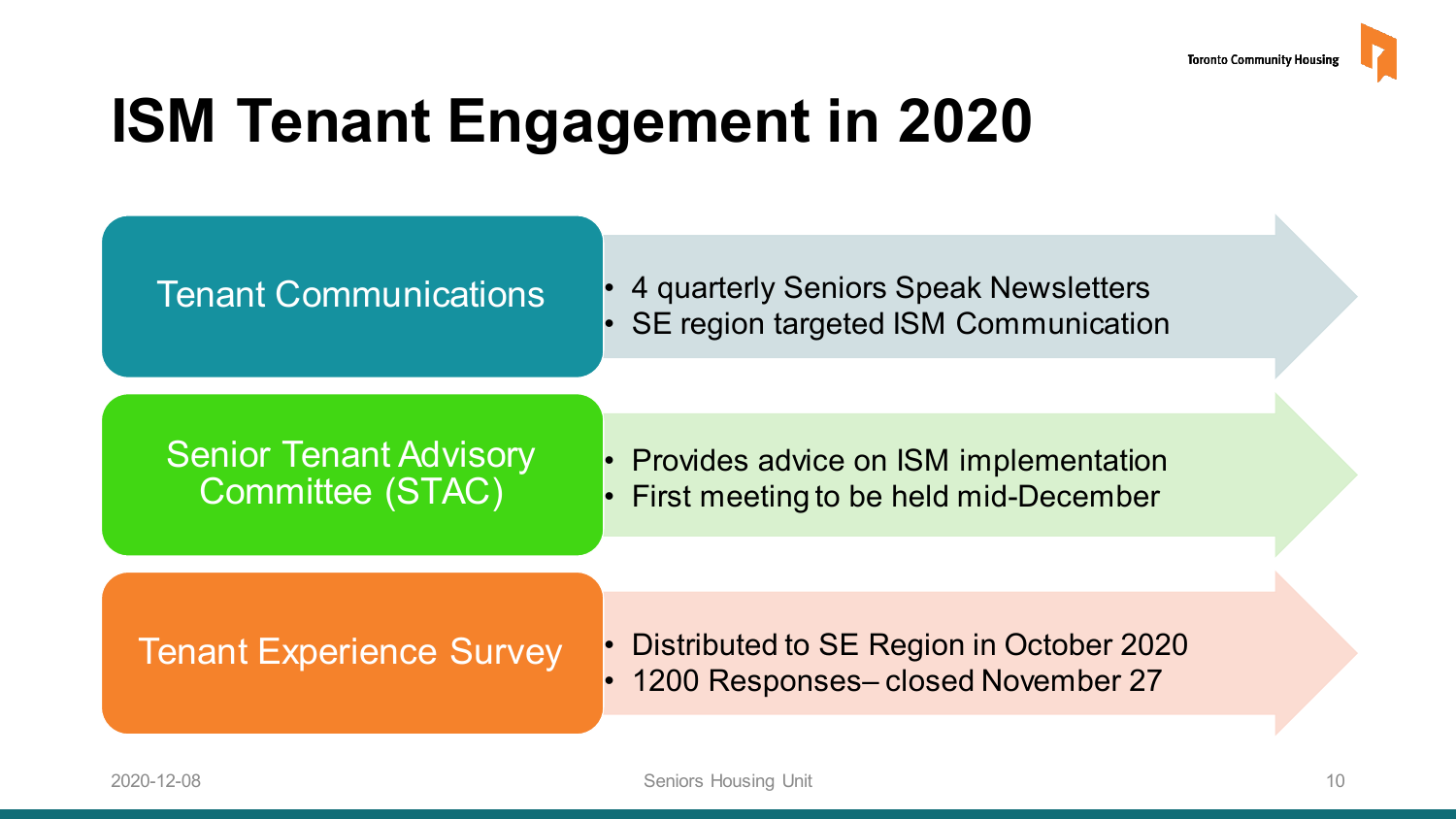### **ISM Phased Implementation**



- **Phase 1** (Starting December 11, 2020) - South East, 18 buildings
- **Phase 2** (2021) West and Downtown, 30 buildings
- **Phase 3** (2022) Central and North East, 35 buildings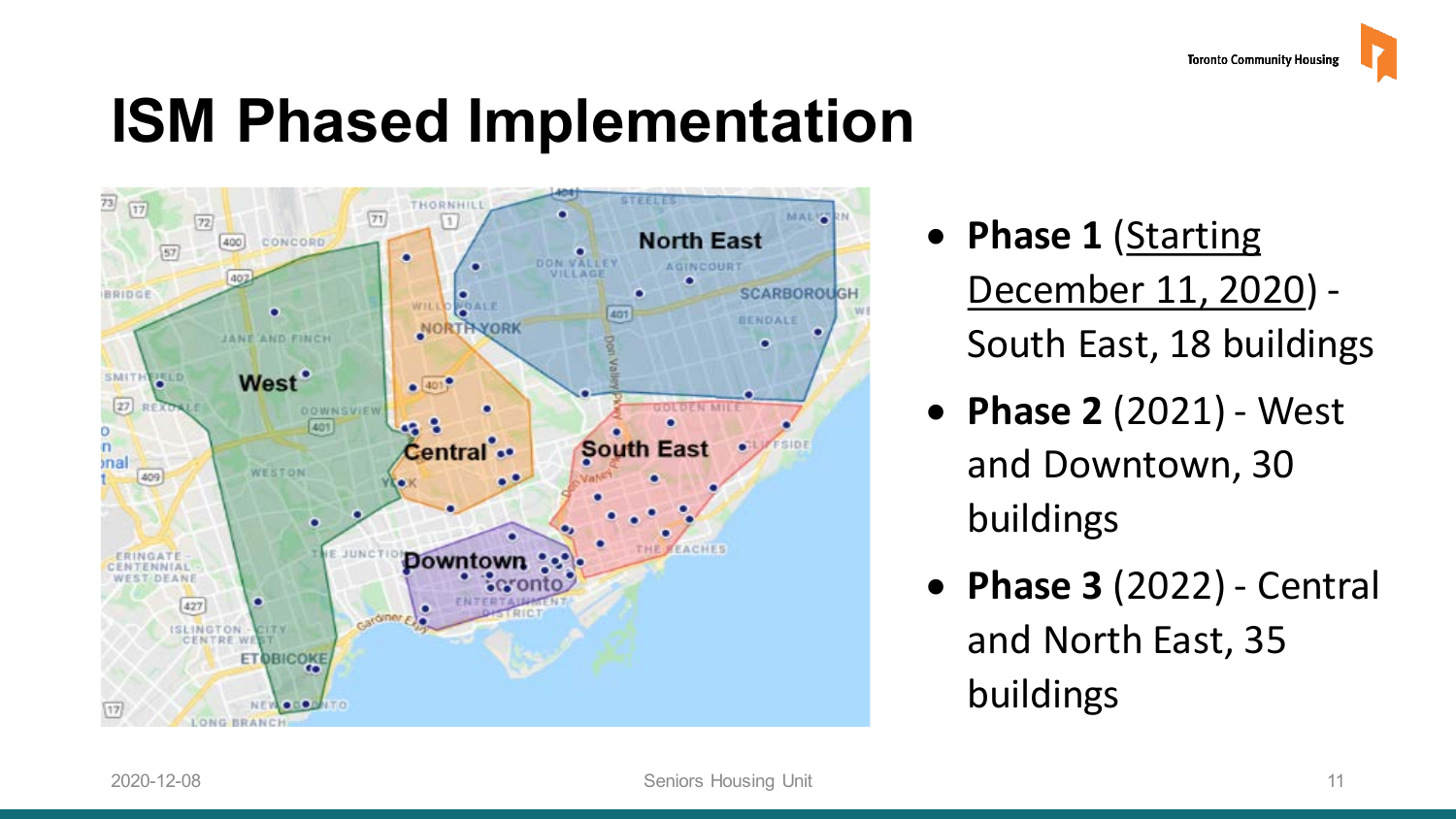# **Buildings in South East Region**

 • Beginning December 2020, the ISM will launch in the following 18 buildings that make up the South East Region

| <b>145 Strathmore Boulevard</b> | <b>80 Danforth Avenue</b>        |
|---------------------------------|----------------------------------|
| <b>17 Brimley Avenue</b>        | <b>12 Thorncliffe Park Drive</b> |
| <b>575 Danforth Road</b>        | <b>10 Deauville Lane</b>         |
| 828 Kingston Road               | <b>7 Coatsworth Crescent</b>     |
| 3330 Danforth Avenue            | <b>717 Broadview Avenue</b>      |
| <b>266 Donlands Avenue</b>      | <b>1420 Victoria Park Avenue</b> |
| <b>50 Norway Avenue</b>         | <b>2287 Gerrard Street East</b>  |
| <b>133 Merrill Avenue</b>       | <b>369 Pape Avenue</b>           |
| 859 Dundas Street East          | 9 Haldon Avenue                  |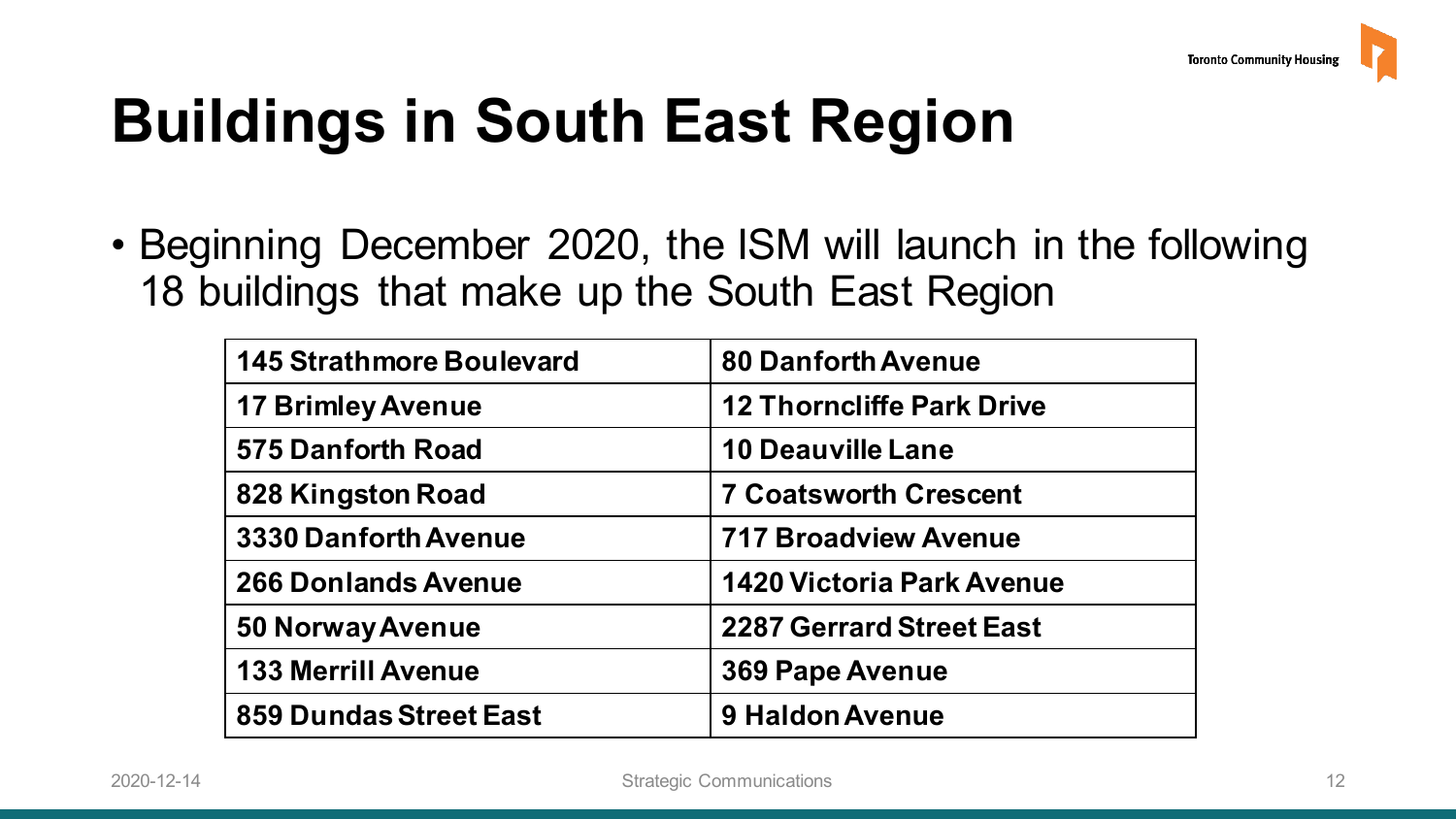### **ISM and Accountability**

- TCHC will directly deliver the ISM in seniors buildings
- • The City of Toronto will oversee and evaluate the ISM to ensure it is making a difference in the lives of senior tenants
	- • The Accountability Framework outlines how the City of Toronto will oversee and evaluate the model

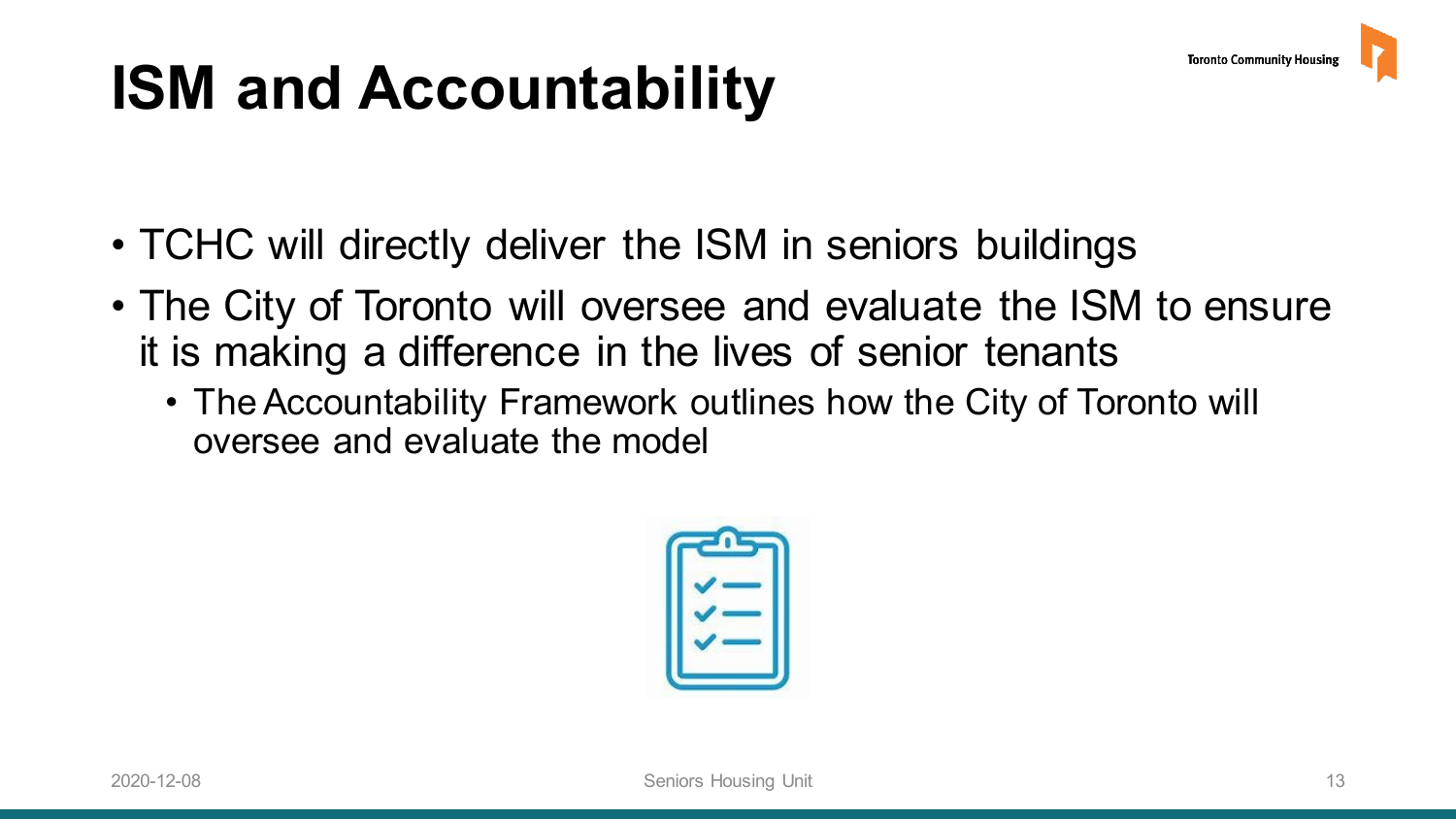## **Measuring ISM Progress**

- • Annual Tenant Experience Survey will evaluate tenant perceptions
- • Over 25 indicators from TCHC, TC LHIN and City of Toronto will be used to evaluate the model
- Examples:
	- # of maintenance work orders
	- # of pest control requests
	- # of community safety events
	- Value and # of arrears
	- # of LHIN funded services offered in buildings
	- Other indicators outlined in the Accountability Framework

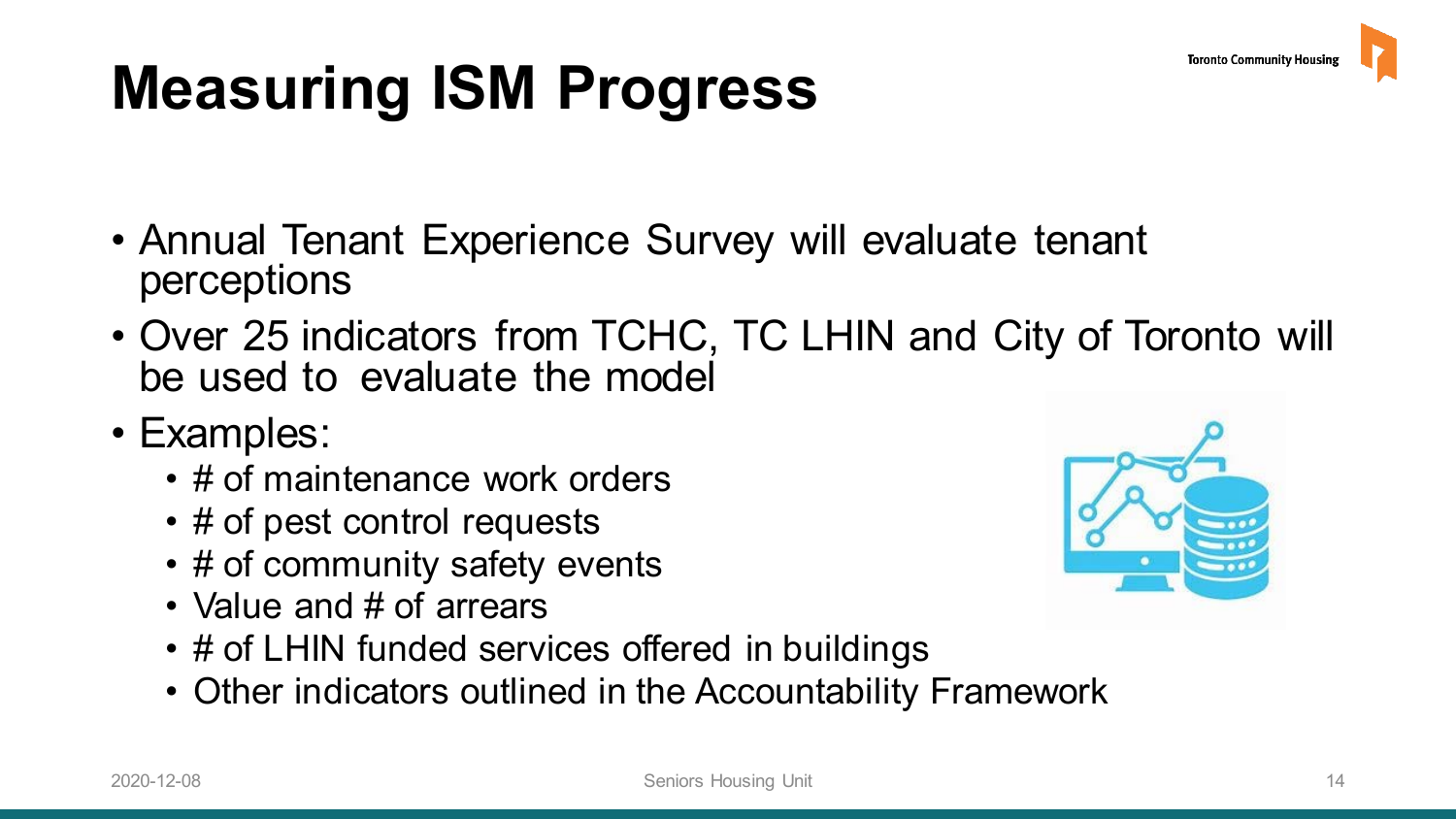### **New Seniors Housing Corporation: What is it?**

- • In 2019, City Council approved the creation of a new seniors housing corporation to operate the Seniors Housing Unit
- Key features:
	- City-owned corporation with its own Board of Directors and CEO
	- Independent from TCHC
	- • Will manage and operate TCHC's 83 seniors buildings. TCHC will continue to own the properties.
	- Will be responsible for running the ISM
	- • Tenant leases in 83 buildings will carry over to new seniors housing corporation
		- Tenants will **NOT** lose their housing as a result of the new seniors housing corporation taking over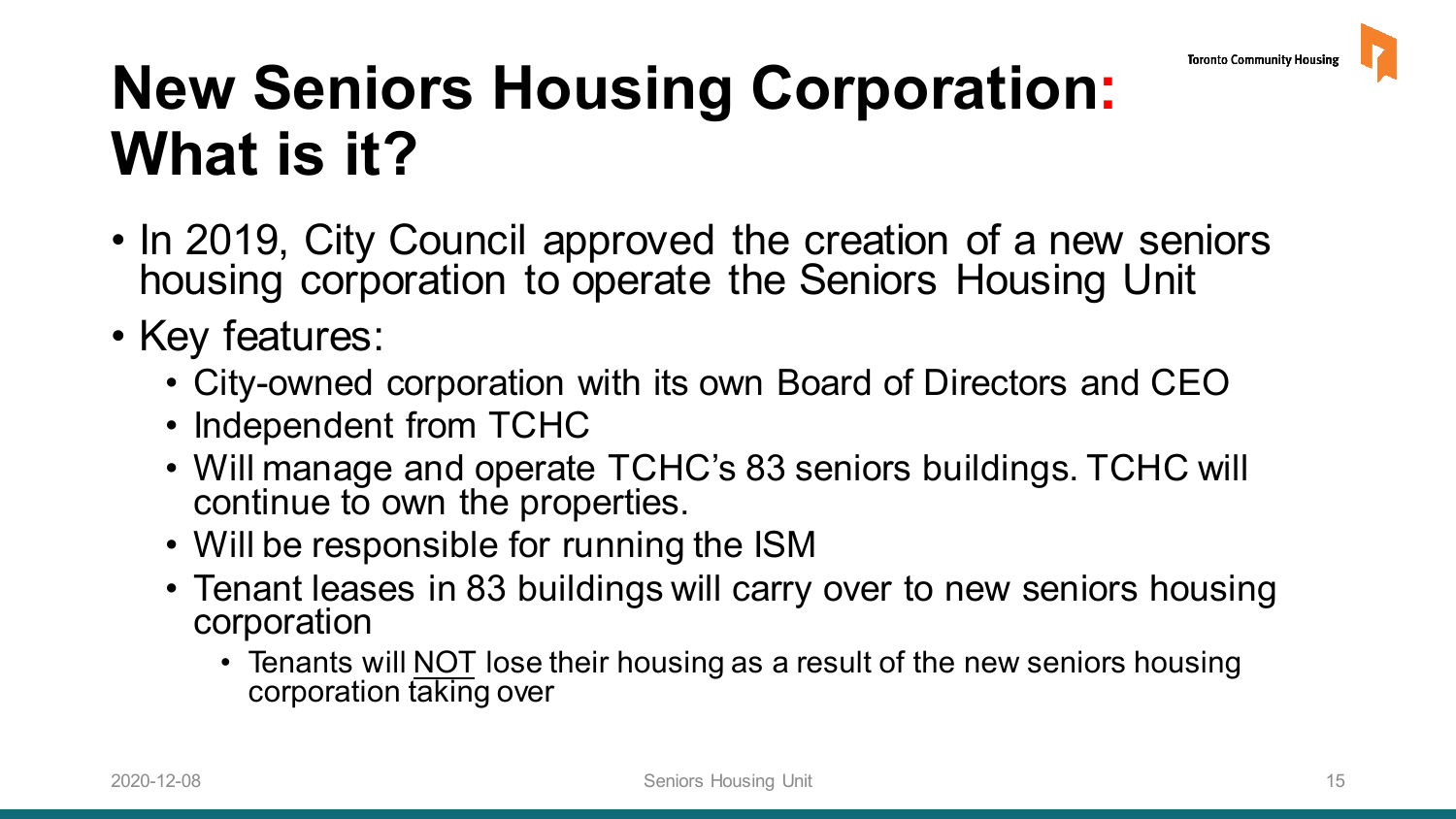### **New Seniors Housing Corporation Status Update**

- • Due to COVID-19, the due diligence required to get final Council approval for the corporation was delayed.
- • In October 2020, City Council recommended that the creation of the new seniors housing corporation be delayed until the City's needs related to COVID are clearer. City staff will report back to Council Spring 2021 with a recommended timeline for creation of the corporation.
- • In the meantime, the ISM will continue to be rolled out in accordance with the phased implementation plan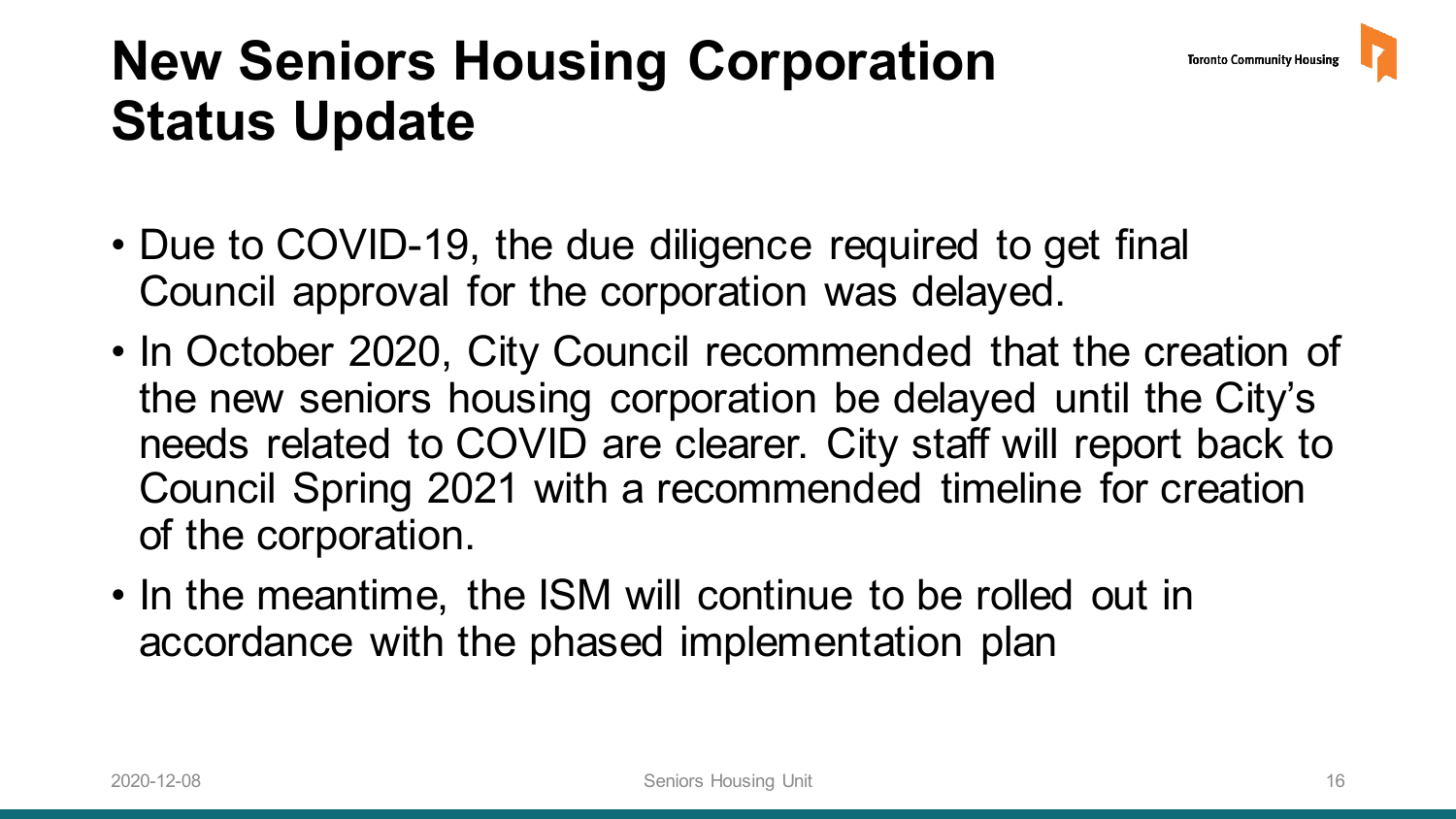### **Upcoming Activities for Q1 2021 Integrated Service Model**

- Continue developing and aligning policy and processes to ISM
- STAC will meet every 6-8 weeks
- Continue planning for Seniors Health and Wellness Hub implementation
- • Engagement with staff, unions, stakeholders and tenants
	- • Dr. Christine Sheppard is holding virtual focus group consultations for tenants in the South East region in January/February
- Analyze data from Tenant Experience Survey
- Assess ISM performance measures
- Continue planning for ISM Phases 2 and 3